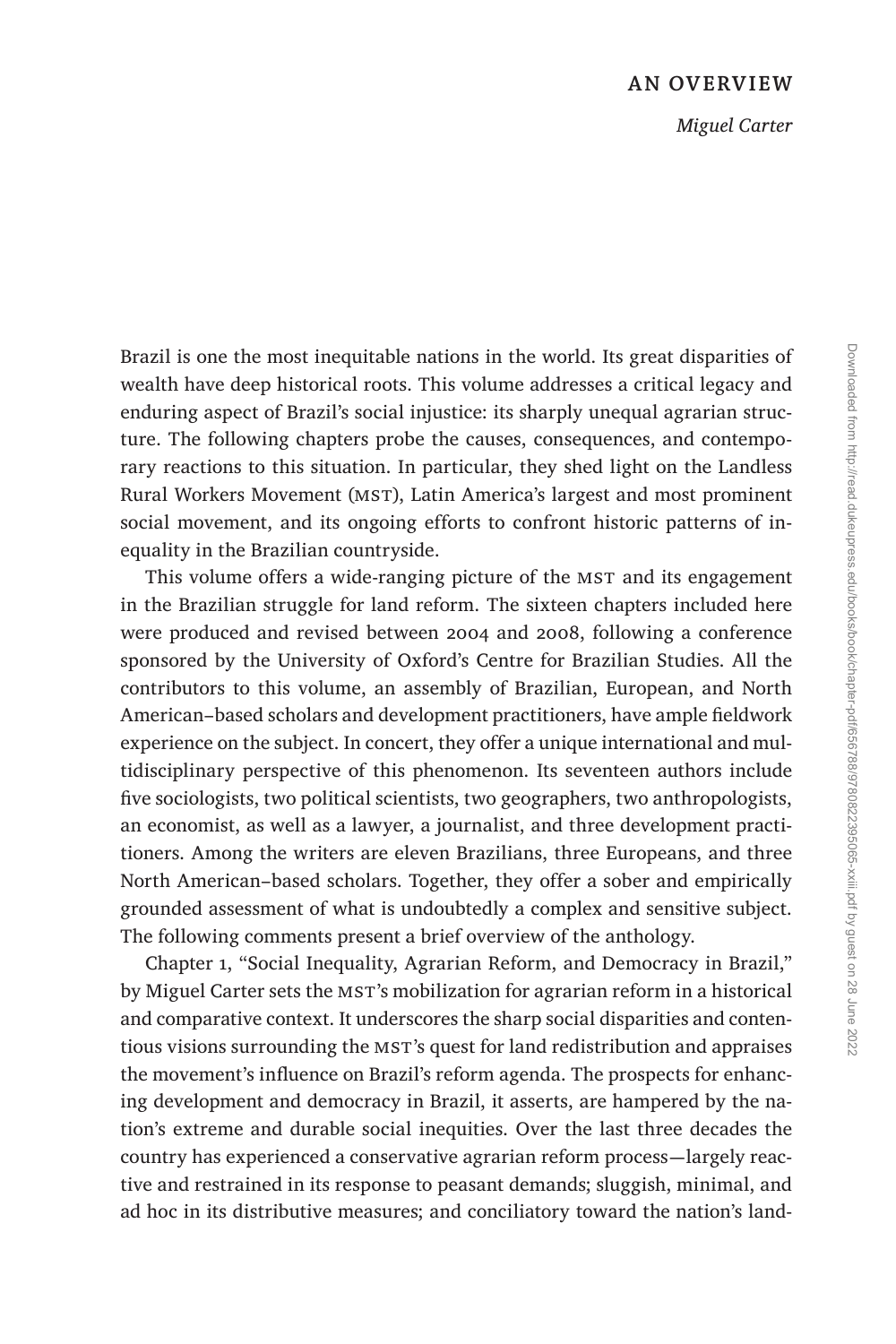lord class. Enduring oligarchic privileges, the underdevelopment of citizenship rights among the poor, and various other shortcomings of Brazil's democratic regime account for the nation's highly lopsided political representation in favor of the rural elite and explain the state's tepid land reform policies. The chapter concludes with a summary of the main positions in Brazil's contemporary debate over agrarian reform.

The ensuing fifteen chapters are divided into four parts. Part I, "The Agrarian Question and Rural Social Movements in Brazil," provides an essential background to the mst story. It examines Brazil's agrarian structure, state policies, and the formation of civil society organizations in the countryside. Part II, "MST History and Struggle for Land" and part III, "MST's Agricultural Settlements," build on a frequently made distinction between the struggle *for* land (*a luta pela terra*) and the struggle *on the* land (*a luta na terra*). The first refers to the mobilization undertaken by landless peasants to demand government land redistribution.<sup>1</sup> The struggle *on the* land takes place after the establishment of an official agricultural settlement. The main efforts during this phase are geared toward developing productive and meaningful rural communities. Each of these parts includes an introductory chapter followed by three case studies. All together, the six case studies cover four of Brazil's principal regions: the south, southeast, northeast, and Amazonian north.

Part IV provides a wide-ranging analysis of the MST, politics, and society in Brazil. It probes the movement's multifarious relations with recent governments and the rule of law. Moreover, it examines the MST's impact on other Brazilian social movements. The concluding chapter appraises current discussions over the MST and the future of agrarian reform in Brazil. In doing so, it presents some of the main findings of this volume. This is complemented by an epilogue and update on land reform trends in the late 2000s and early 2010s.

### **The Agrarian Question and Rural Social Movements in Brazil**

Chapter 2, "The Agrarian Question and Agribusiness in Brazil," by Guilherme Costa Delgado offers a cautionary tale. His review of rural development policies since the 1950s shows how these policies have systematically favored the landlord class, notably during the military regime established in 1964. This government thwarted reforms in land tenure, while subsidizing the territorial expansion and technological modernization of the agrarian elite. This state-led capitalist transformation of agriculture fuelled the emergence of a powerful agribusiness class. Large-scale farmers and ranchers gained added economic relevance and power in the aftermath of the 1982 debt crisis. Under Brazil's "constrained adjustment" to the new global economy, agro-exports became a leading source of revenue to repay the nation's foreign creditors. Current prospects for implementing a substantial land reform, Delgado argues, are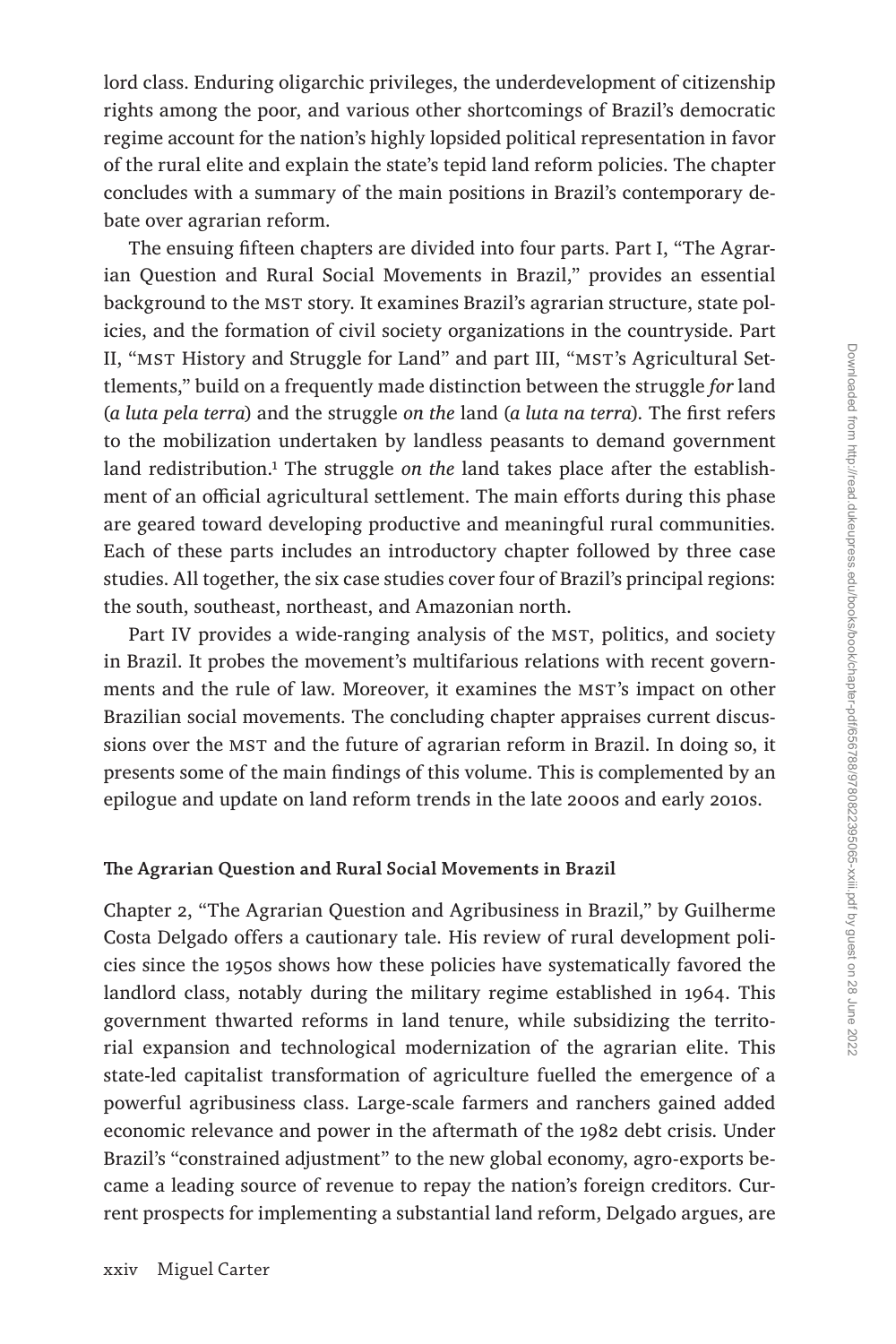undermined by the neoliberal economic model adopted in the 1990s. This is compounded by the state's weak enforcement of agrarian reform laws and negligible efforts to put into effect tax provisions affecting large rural properties.

Chapter 3, "Rural Social Movements, Struggles for Rights, and Land Reform in Contemporary Brazilian History," by Leonilde Sérvolo de Medeiros also underscores the strength of Brazil's large rural proprietors, but, additionally, highlights the emergence of a variety of new peasant movements. These movements were started first in the 1950s and were reignited in the 1980s, during Brazil's political redemocratization. This second cycle of peasant mobilizations ushered in new social categories and public demands and fostered innovative forms of collective action. These peasant groups have sought to assert their public visibility, while demanding governments to fulfill various social rights. The MST's evolution, Medeiros insists, needs to be viewed in the context of previous and present-day struggles for citizenship rights in the countryside.

Chapter 4, "Churches, the Pastoral Land Commission, and the Mobilization for Agrarian Reform," by Ivo Poletto highlights the religious contribution to the organization and mobilization of the Brazilian peasantry. Stirred by the Second Vatican Council's *aggiornamento*, a theology of liberation, and human rights violations in the countryside, particularly in the Amazonian frontier, church agents established in 1975 a Pastoral Land Commission (CPT). The CPT was embraced early on by the National Conference of Brazilian Bishops (CNBB). Indeed, nowhere in the chronicle of world religion has a leading religious institution played as significant a role in support of land reform as has the Brazilian Catholic Church. Poletto shows how various church initiatives at the grassroots level helped nurture a vast network of rural social movements, the MST being its most prominent offspring.

# **MST History and Struggle for Land**

Chapter 5, "The Formation and Territorialization of the MST in Brazil," by Bernardo Mançano Fernandes presents a broad view of the MST's history and territorial expansion to twenty-four of the country's twenty-seven states. This account presents a unique series of maps and discusses the MST's organizational resources and main mobilization strategies. Land struggles, Fernandes asserts, have been crucial to the development of the MST and the implementation of agrarian reform policies in Brazil. However, the surge in land distribution after the mid-1990s simply reduced the rate of land concentration in the hands of the agribusiness farmers. As a result, existing land reform policies have not altered the nation's agrarian structure in any substantial way.

Chapter 6, "Origins and Consolidation of the MST in Rio Grande do Sul," by Miguel Carter covers the history of the landless movement in one of Brazil's most developed regions. Land struggles in Rio Grande do Sul played a central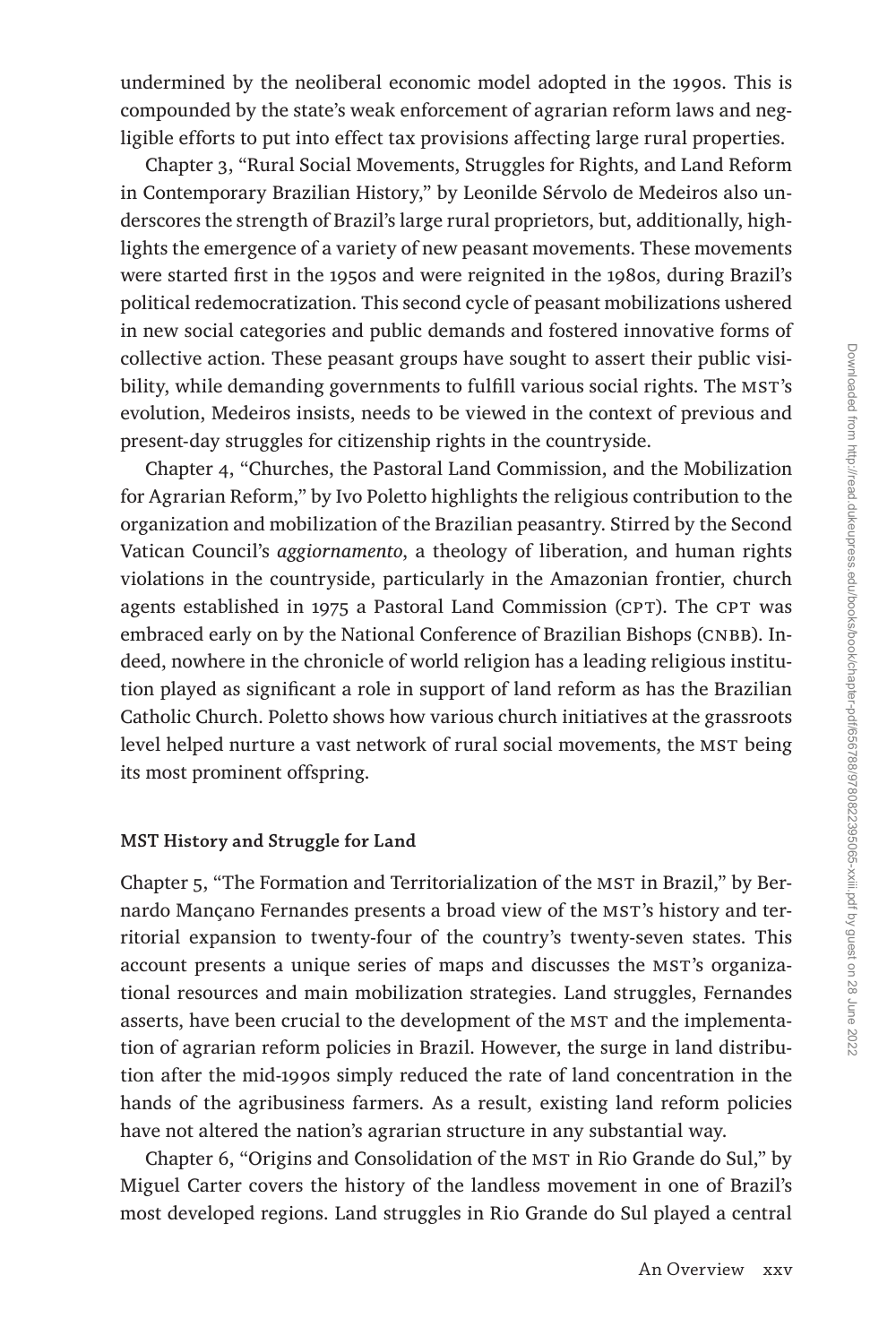role in the MST's formation, while generating many of its innovative practices. The movement's genesis, survival, and ongoing growth, Carter argues, are intimately entwined with its capacity for public activism—that is, an ability to engage in a type of social conflict that is organized, politicized, visible, autonomous, periodic, and basically nonviolent. The MST's orientation toward public activism is shaped by its enveloping conditions, notably its political opportunities and mobilizing resources. Carter builds on this framework and a comprehensive database on land mobilizations to examine the MST's historical trajectory in Rio Grande do Sul, from 1979 to 2006.

Chapter 7, "Under the Black Tarp: The Dynamics and Legitimacy of Land Occupations in Pernambuco," by Lygia Maria Sigaud offers an ethnographic account of land struggles in the northeast sugarcane region. Since the late 1990s, northeast Brazil has become the most active region in the fight for land. The mst's presence in Pernambuco ushered in a new mobilization technique characterized by Sigaud as the "encampment form." These precarious camps set up by unemployed rural workers are not an ad hoc gathering but a ritualized and symbolic instrument through which the rural poor have learned to establish entitlement claims. Sigaud demystifies prevailing views that depict these landless movements as intrinsically hostile to the state. The bellicose rhetoric between the state and peasant groups, she contends, masks a relationship that also includes elements of close cooperation and mutual dependency.

Gabriel Ondetti, Emmanuel Wambergue, and José Batista Gonçalves Afonso in chapter 8, "From *Posseiro* to *Sem Terra*: The Impact of MST Land Struggles in the State of Pará," appraise the MST's expansion into the Amazon region. Pará is noted for the fraudulent appropriation of much of its territory, high levels of rural violence, and a strong tradition of squatter (*posseiro*) land struggles supported by local rural trade unions and the CPT. The MST's early years in southeastern Pará proved to be difficult ones. The April 1996 police massacre of nineteen mst peasants near the town of Eldorado dos Carajás was a turning point in the movement's struggle. The massacre triggered national public outrage and prompted federal authorities to accelerate the pace of land distribution. Though relatively small in number, MST's actions in Pará caused a significant impact in the region. According to the authors, the MST helped revitalize Pará's land struggle and modernize existing "repertoires of contention." Moreover, it fostered the presence of the federal government in areas of the Amazon frontier where the state had been largely absent.

## **MST Agricultural Settlements**

Land reform settlements differ greatly in their geographic setting, size, family composition, levels of economic development, political awareness, and cultural resources. Chapter 9, "The Struggle on the Land: Source of Growth, Innovation,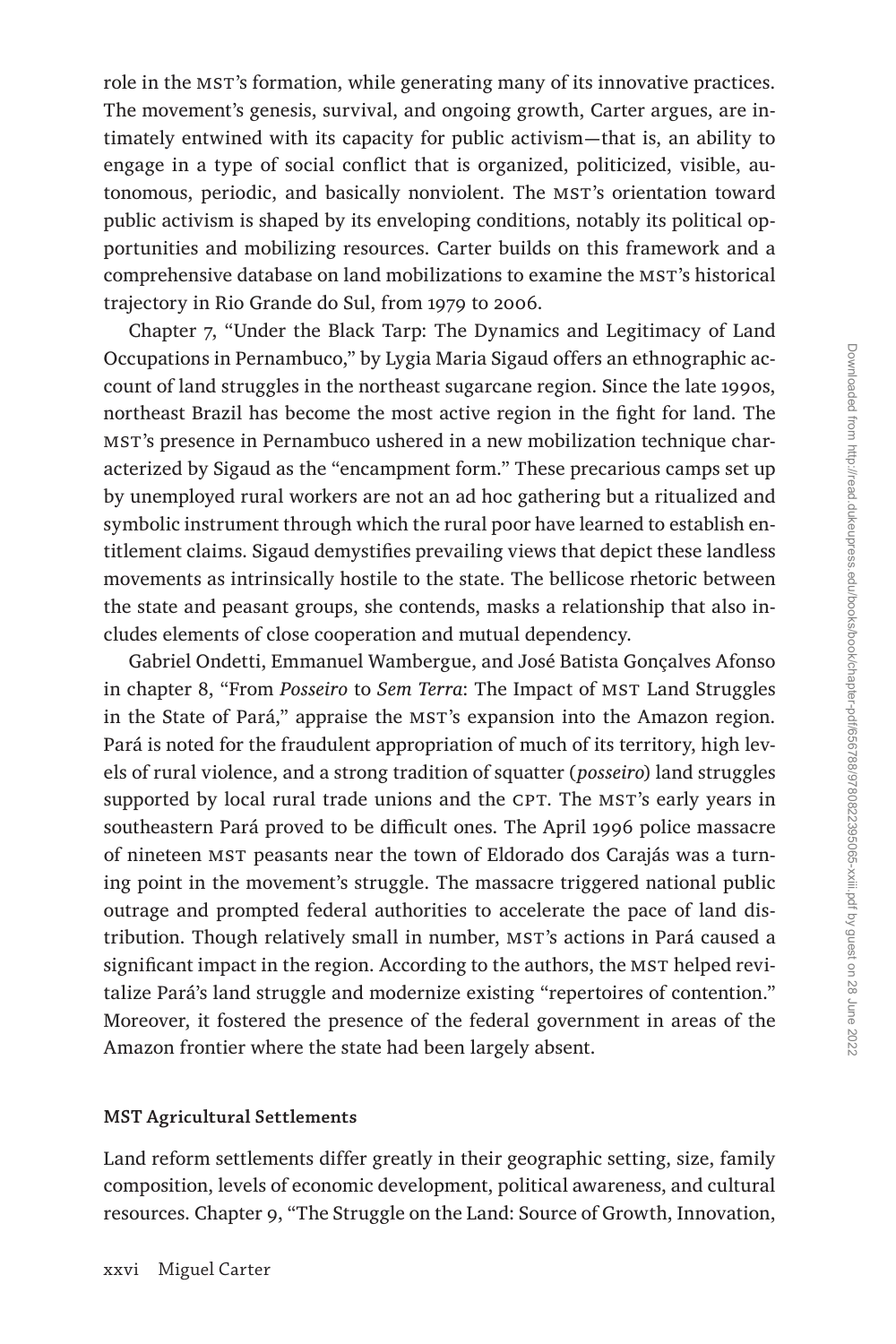and Constant Challenge to the MST," by Miguel Carter and Horacio Martins de Carvalho provides a synoptic view of the MST's efforts to enhance its agricultural settlements. These activities, they argue, are shaped by Brazil's conservative agrarian reform process, which has led to the dispersed and ad hoc distribution of land settlements. Prior to the election of President Luiz Inácio Lula da Silva, public policies were noted for their negligible assistance to these new communities. This situation led the MST to mobilize its settlers to insist that the government provide the houses, agricultural credits, schools, and other benefits established in the agrarian reform laws. In addition, the MST has organized thirteen specialized sectors to address the movement's various needs. These units—ranging from education, finances, communications, culture, and human rights to health, gender, production, cooperation, and the environment operate at national, state, and local levels, adding great complexity and dynamism to the movement's decision-making process. These multiple and creative efforts, Carter and Carvalho conclude, have clearly bolstered the MST's organizational capacity.

Chapter 10, "Rural Settlements and the MST in São Paulo: From Social Conflict to the Diversity of Local Impacts," by Sonia Maria P. P. Bergamasco and Luiz Antonio Norder offers a comparative analysis of land reform settlements in Brazil's most industrialized and urbanized state. While emphasizing the assorted nature and impact of the agrarian reform process in São Paulo, the authors' findings concur with national surveys that suggest an overall improvement in the quality of life among the vast majority of settlers. The creation of land settlements, they argue, have favored the development of new social and political relations at the local level, while fostering alternative commercial arrangements, innovative technologies, and a gradual consolidation of public policies in support of peasant farmers. In contrast to São Paulo's highly industrialized agriculture, many of these communities have embraced a more sustainable and ecological model of rural development.

Chapter 11, "Community Building in an MST Settlement in Northeast Brazil," by Elena Calvo González presents an ethnographic account of the day-to-day dilemmas and frustrations that can take place in a new land reform settlement. Decisions over where to build new houses (together in an *agrovila* or in separate farm plots) and questions concerning the partial collectivization of land and labor stir power disputes within the settlement. Disappointments over the settlement's inadequate infrastructure contribute to shared feelings of failure and trigger extensive discussions and gossip over who is to blame. In this case study, regional mst leaders are reproached for exercising too much control and faulted for not doing enough. State officials are blamed by all parties, albeit in different ways. All this, Calvo-González observes, takes place amid feelings of nostalgia for the tight-knit community life experienced during the landless encampment.

Chapter 12, "mst Settlements in Pernambuco: Identity and the Politics of Re-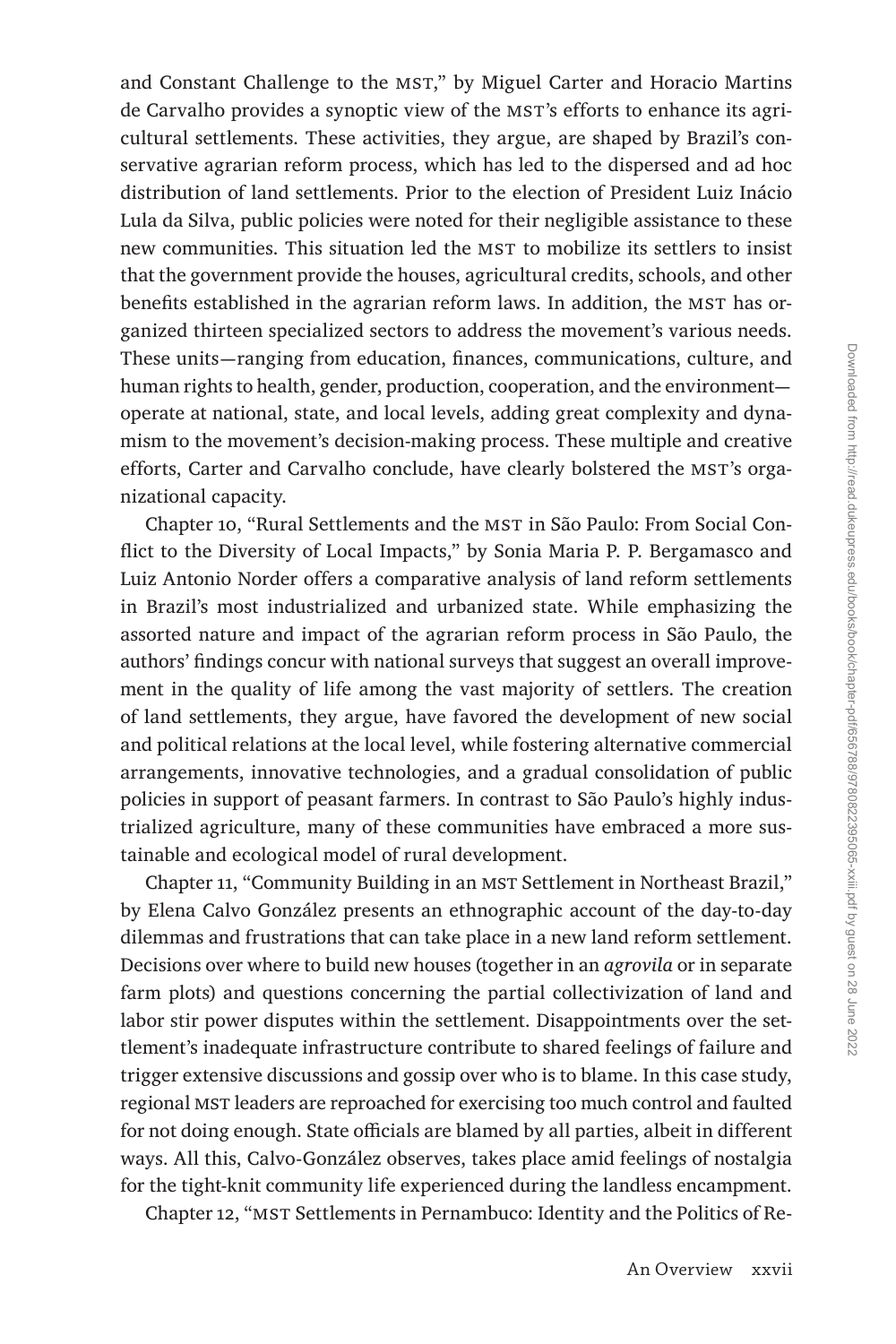sistance," by Wendy Wolford analyzes the impact of economic conditions, organizational strategies, and cultural views of the land on an MST community in Pernambuco's coastal region. The decline of the sugarcane industry in the mid-1990s facilitated the rapid growth of land reform settlements in this area. With the recovery of the sugar industry, after the 2002 surge in world sugar prices, the settlers chose to plant sugarcane instead of the alternative crops promoted by the MST and land reform officials. The MST lost sway over its members as a result of these disagreements. Unlike family farmers in other parts of Brazil, sugarcane workers have been traditionally connected to the land as wage earners, Wolford explains. For them, owning land is mainly about having a space to rest at ease, free from any controls. This individualist ethos hinders the MST's collective action efforts.

### **The MST, Politics, and Society in Brazil**

Chapter 13, "Working with Governments: The MST's Experience with the Cardoso and Lula Administrations," by Sue Branford evaluates the MST's capacity to adapt to different political scenarios. The Cardoso government, she notes, brought mixed results to the mst: greater land distribution yet scant support for the new settlements. During Cardoso's second term a discernible effort was made to restrict mst protest and curb financial support for its activities. The 2002 election of President Lula, a longstanding MST ally, gave the movement a welcomed respite. Branford describes the unraveling of Lula's promise to implement a progressive agrarian reform program. The Lula government, she observes, feared upsetting agribusiness interests, alienating its conservative allies in Congress, and undermining its fiscal austerity program. Still, the Lula administration sharply increased funds for family agriculture and various projects aimed at improving the reform settlements. Faced with a difficult choice, the MST took the pragmatic decision to side with the Worker's Party's (PT) Left and attack the government's neoliberal policies, while sparing President Lula himself.

Chapter 14, "The MST and the Rule of Law in Brazil," by George Mészáros challenges orthodox ideas that assume a fundamental opposition between the mst's land mobilizations and the rule of law. Such views, he argues, oversimplify a complex situation and omit a fact relevant to many social movements around the world and throughout history, namely, their role as architects of an alternative legal order. The Brazilian justice system is manifestly unjust, cripplingly bureaucratic, extremely slow, and saturated with class bias, hence many of the mst's difficulties with the law. The 1988 Constitution espouses agrarian reform and qualifies property rights by their social function. Yet most judges insist on applying the Civil Code's absolutist approach to property rights. This closed legal methodology criminalizes MST activists. In a major victory for MST